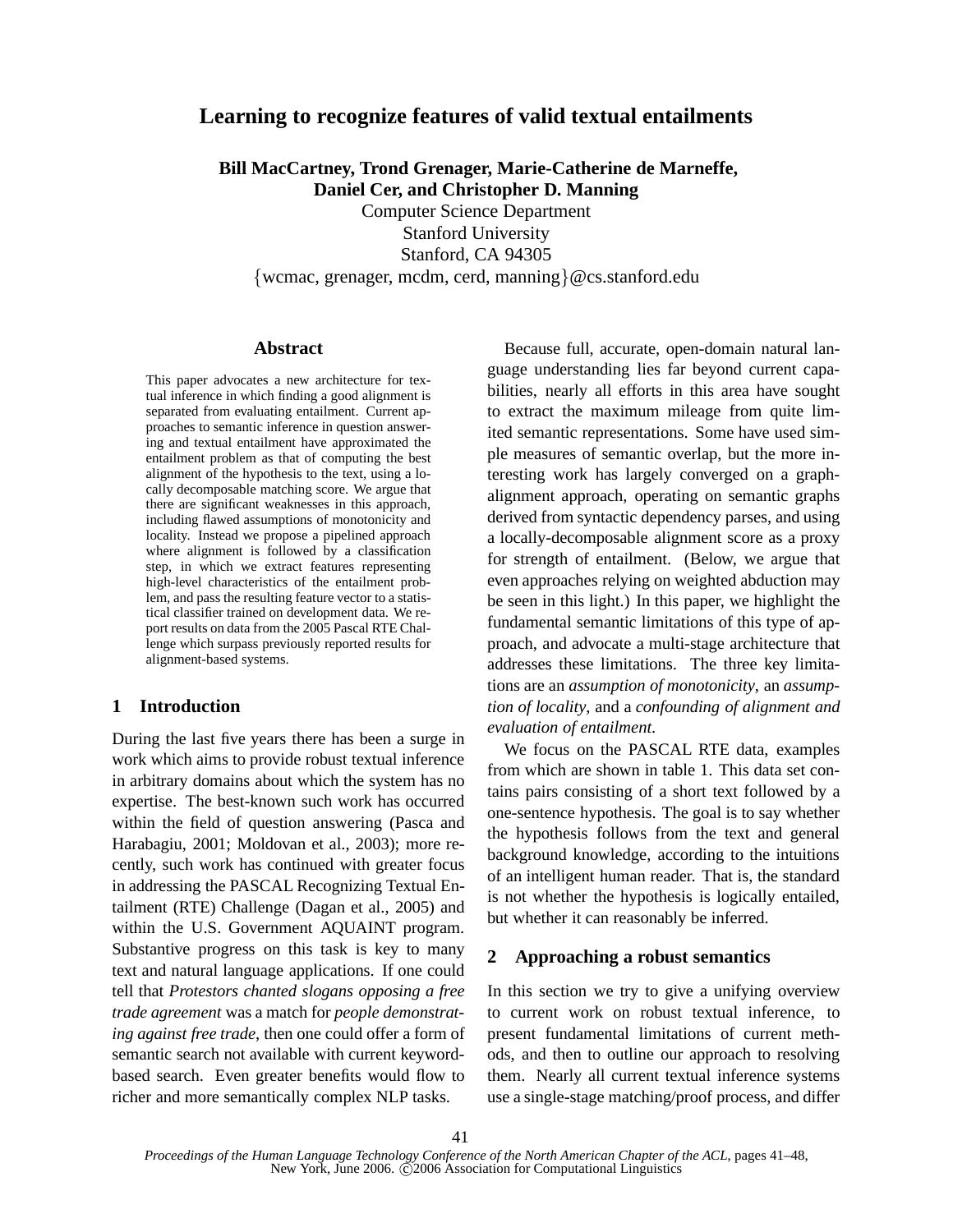| ID   | Text                                                         | <b>Hypothesis</b>                          | Entailed |
|------|--------------------------------------------------------------|--------------------------------------------|----------|
| 59   | Two Turkish engineers and an Afghan translator kidnapped     | translator kidnapped in Iraq               | no       |
|      | in December were freed Friday.                               |                                            |          |
| 98   | Sharon warns Arafat could be targeted for assassination.     | prime minister targeted for assassination  | no       |
| 152  | Twenty-five of the dead were members of the law enforce-     | 25 of the dead were civilians.             | no       |
|      | ment agencies and the rest of the 67 were civilians.         |                                            |          |
| 231  | The memorandum noted the United Nations estimated that       | Over 2 million people died of AIDS last    | yes      |
|      | 2.5 million to 3.5 million people died of AIDS last year.    | year.                                      |          |
| 971  | Mitsubishi Motors Corp.'s new vehicle sales in the US fell   | Mitsubishi sales rose 46 percent.          | no       |
|      | 46 percent in June.                                          |                                            |          |
| 1806 | Vanunu, 49, was abducted by Israeli agents and convicted     | Vanunu's disclosures in 1968 led experts   | no       |
|      | of treason in 1986 after discussing his work as a mid-level  | to conclude that Israel has a stockpile of |          |
|      | Dimona technician with Britain's Sunday Times newspaper.     | nuclear warheads.                          |          |
| 2081 | The main race track in Qatar is located in Shahaniya, on the | Oatar is located in Shahaniya.             | no       |
|      | Dukhan Road.                                                 |                                            |          |

Table 1: Illustrative examples from the PASCAL RTE data set, available at *http://www.pascal-network.org/Challenges/RTE*. Though most problems shown have answer *no*, the data set is actually balanced between *yes* and *no*.

mainly in the sophistication of the matching stage. The simplest approach is to base the entailment prediction on the degree of semantic overlap between the text and hypothesis using models based on bags of words, bags of n-grams, TF-IDF scores, or something similar (Jijkoun and de Rijke, 2005). Such models have serious limitations: semantic overlap is typically a symmetric relation, whereas entailment is clearly not, and, because overlap models do not account for syntactic or semantic structure, they are easily fooled by examples like ID 2081.

A more structured approach is to formulate the entailment prediction as a graph matching problem (Haghighi et al., 2005; de Salvo Braz et al., 2005). In this formulation, sentences are represented as normalized syntactic dependency graphs (like the one shown in figure 1) and entailment is approximated with an alignment between the graph representing the hypothesis and a portion of the corresponding graph(s) representing the text. Each possible alignment of the graphs has an associated score, and the score of the best alignment is used as an approximation to the strength of the entailment: a betteraligned hypothesis is assumed to be more likely to be entailed. To enable incremental search, alignment scores are usually factored as a combination of local terms, corresponding to the nodes and edges of the two graphs. Unfortunately, even with factored scores the problem of finding the best alignment of two graphs is NP-complete, so exact computation is intractable. Authors have proposed a variety of approximate search techniques. Haghighi et al. (2005) divide the search into two steps: in the first step they consider node scores only, which relaxes the problem to a weighted bipartite graph matching that can be solved in polynomial time, and in the second step they add the edges scores and hillclimb the alignment via an approximate local search.

A third approach, exemplified by Moldovan et al. (2003) and Raina et al. (2005), is to translate dependency parses into neo-Davidsonian-style quasilogical forms, and to perform weighted abductive theorem proving in the tradition of (Hobbs et al., 1988). Unless supplemented with a knowledge base, this approach is actually isomorphic to the graph matching approach. For example, the graph in figure 1 might generate the quasi-LF *rose(e1), nsubj(e1, x1), sales(x1), nn(x1, x2), Mitsubishi(x2), dobj(e1, x3), percent(x3), num(x3, x4), 46(x4)*. There is a term corresponding to each node and arc, and the resolution steps at the core of weighted abduction theorem proving consider matching an individual node of the hypothesis (e.g. *rose(e1)*) with something from the text (e.g. *fell(e1)*), just as in the graph-matching approach. The two models become distinct when there is a good supply of additional linguistic and world knowledge axioms—as in Moldovan et al. (2003) but not Raina et al. (2005). Then the theorem prover may generate intermediate forms in the proof, but, nevertheless, individual terms are resolved locally without reference to global context.

Finally, a few efforts (Akhmatova, 2005; Fowler et al., 2005; Bos and Markert, 2005) have tried to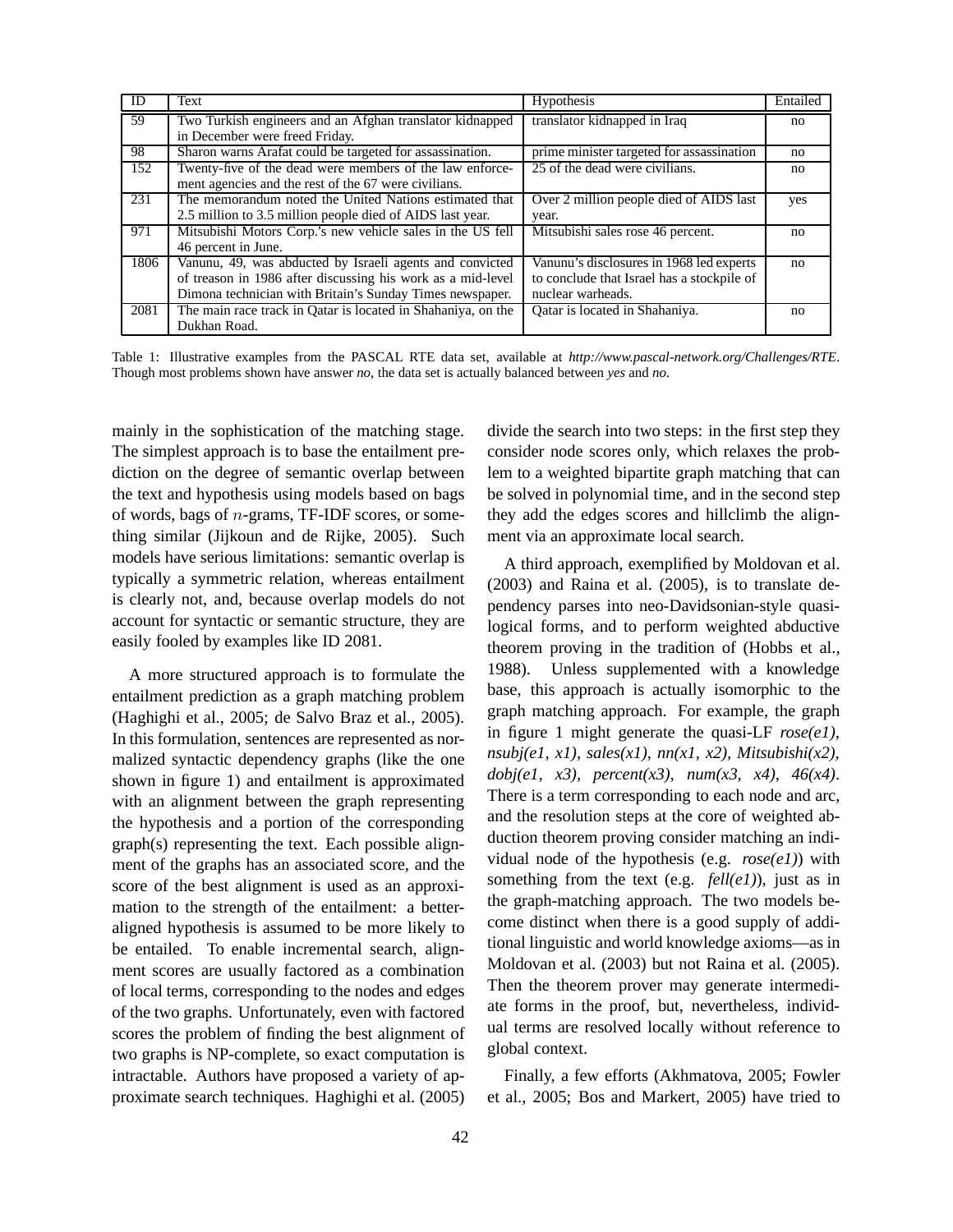translate sentences into formulas of first-order logic, in order to test logical entailment with a theorem prover. While in principle this approach does not suffer from the limitations we describe below, in practice it has not borne much fruit. Because few problem sentences can be accurately translated to logical form, and because logical entailment is a strict standard, recall tends to be poor.

The simple graph matching formulation of the problem belies three important issues. First, the above systems assume a form of upward monotonicity: if a good match is found with a part of the text, other material in the text is assumed not to affect the validity of the match. But many situations lack this upward monotone character. Consider variants on ID 98. Suppose the hypothesis were *Arafat targeted for assassination*. This would allow a perfect graph match or zero-cost weighted abductive proof, because the hypothesis is a subgraph of the text. However, this would be incorrect because it ignores the modal operator *could*. Information that changes the validity of a proof can also exist outside a matching clause. Consider the alternate text *Sharon denies Arafat is targeted for assassination*. 1

The second issue is the assumption of locality. Locality is needed to allow practical search, but many entailment decisions rely on global features of the alignment, and thus do not naturally factor by nodes and edges. To take just one example, dropping a restrictive modifier preserves entailment in a positive context, but not in a negative one. For example, *Dogs barked loudly* entails *Dogs barked*, but *No dogs barked loudly* does not entail *No dogs barked*. These more global phenomena cannot be modeled with a factored alignment score.

The last issue arising in the graph matching approaches is the inherent confounding of alignment and entailment determination. The way to show that one graph element does not follow from another is to make the cost of aligning them high. However, since we are embedded in a search for the lowest cost alignment, this will just cause the system to choose an alternate alignment rather than recognizing a non-entailment. In ID 152, we would like the hypothesis to align with the first part of the text, to be able to prove that civilians are not members of law enforcement agencies and conclude that the hypothesis does not follow from the text. But a graphmatching system will to try to get non-entailment by making the matching cost between *civilians* and *members of law enforcement agencies* be very high. However, the likely result of that is that the final part of the hypothesis will align with *were civilians* at the end of the text, assuming that we allow an alignment with "loose" arc correspondence.<sup>2</sup> Under this candidate alignment, the lexical alignments are perfect, and the only imperfect alignment is the subject arc of *were* is mismatched in the two. A robust inference guesser will still likely conclude that there is entailment.

We propose that all three problems can be resolved in a two-stage architecture, where the alignment phase is followed by a separate phase of entailment determination. Although developed independently, the same division between alignment and classification has also been proposed by Marsi and Krahmer (2005), whose textual system is developed and evaluated on parallel translations into Dutch. Their classification phase features an output space of five semantic relations, and performs well at distinguishing entailing sentence pairs.

Finding aligned content can be done by any search procedure. Compared to previous work, we emphasize structural alignment, and seek to ignore issues like polarity and quantity, which can be left to a subsequent entailment decision. For example, the scoring function is designed to encourage antonym matches, and ignore the negation of verb predicates. The ideas clearly generalize to evaluating several alignments, but we have so far worked with just the one-best alignment. Given a good alignment, the determination of entailment reduces to a simple classification decision. The classifier is built over features designed to recognize patterns of valid and invalid inference. Weights for the features can be hand-set or chosen to minimize a relevant loss function on training data using standard techniques from machine learning. Because we already have a complete alignment, the classifier's decision can be con-

<sup>1</sup>This is the same problem labeled and addressed as *context* in Tatu and Moldovan (2005).

 $2R$ obust systems need to allow matches with imperfect arc correspondence. For instance, given *Bill went to Lyons to study French farming practices*, we would like to be able to conclude that *Bill studied French farming* despite the structural mismatch.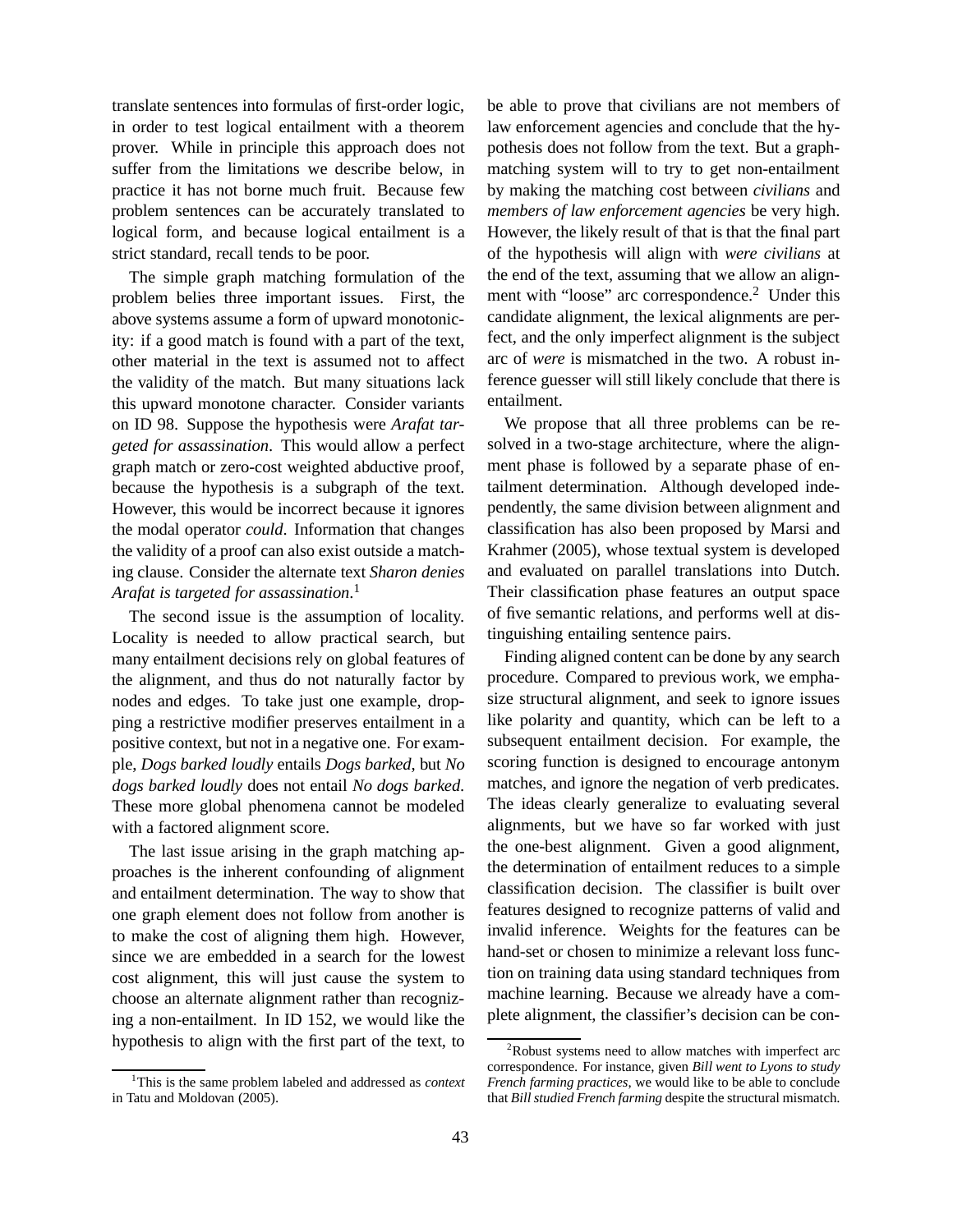ditioned on arbitrary *global* features of the aligned graphs, and it can detect failures of monotonicity.

### **3 System**

Our system has three stages: linguistic analysis, alignment, and entailment determination.

### **3.1 Linguistic analysis**

Our goal in this stage is to compute linguistic representations of the text and hypothesis that contain as much information as possible about their semantic content. We use *typed dependency graphs*, which contain a node for each word and labeled edges representing the grammatical relations between words. Figure 1 gives the typed dependency graph for ID 971. This representation contains much of the information about words and relations between them, and is relatively easy to compute from a syntactic parse. However many semantic phenomena are not represented properly; particularly egregious is the inability to represent quantification and modality.

We parse input sentences to phrase structure trees using the Stanford parser (Klein and Manning, 2003), a statistical syntactic parser trained on the Penn TreeBank. To ensure correct parsing, we preprocess the sentences to collapse named entities into new dedicated tokens. Named entities are identified by a CRF-based NER system, similar to that described in (McCallum and Li, 2003). After parsing, contiguous collocations which appear in Word-Net (Fellbaum, 1998) are identified and grouped.

We convert the phrase structure trees to typed dependency graphs using a set of deterministic handcoded rules (de Marneffe et al., 2006). In these rules, heads of constituents are first identified using a modified version of the Collins head rules that favor semantic heads (such as lexical verbs rather than auxiliaries), and dependents of heads are typed using *tregex* patterns (Levy and Andrew, 2006), an extension of the *tgrep* pattern language. The nodes in the final graph are then annotated with their associated word, part-of-speech (given by the parser), lemma (given by a finite-state transducer described by Minnen et al. (2001)) and named-entity tag.

# **3.2 Alignment**

The purpose of the second phase is to find a good partial alignment between the typed dependency graphs representing the hypothesis and the text. An alignment consists of a mapping from each node (word) in the hypothesis graph to a single node in the text graph, or to null.<sup>3</sup> Figure 1 gives the alignment for ID 971.

The space of alignments is large: there are  $O((m+1)^n)$  possible alignments for a hypothesis graph with  $n$  nodes and a text graph with  $m$  nodes. We define a measure of alignment quality, and a procedure for identifying high scoring alignments. We choose a locally decomposable scoring function, such that the score of an alignment is the sum of the local node and edge alignment scores. Unfortunately, there is no polynomial time algorithm for finding the exact best alignment. Instead we use an incremental beam search, combined with a node ordering heuristic, to do approximate global search in the space of possible alignments. We have experimented with several alternative search techniques, and found that the solution quality is not very sensitive to the specific search procedure used.

Our scoring measure is designed to favor alignments which align semantically similar subgraphs, irrespective of polarity. For this reason, nodes receive high alignment scores when the words they represent are semantically similar. Synonyms and antonyms receive the highest score, and unrelated words receive the lowest. Our hand-crafted scoring metric takes into account the word, the lemma, and the part of speech, and searches for word relatedness using a range of external resources, including WordNet, precomputed latent semantic analysis matrices, and special-purpose gazettes. Alignment scores also incorporate local edge scores, which are based on the shape of the paths between nodes in the text graph which correspond to adjacent nodes in the hypothesis graph. Preserved edges receive the highest score, and longer paths receive lower scores.

#### **3.3 Entailment determination**

In the final stage of processing, we make a decision about whether or not the hypothesis is entailed by the text, conditioned on the typed dependency graphs, as well as the best alignment between them.

<sup>&</sup>lt;sup>3</sup>The limitations of using one-to-one alignments are mitigated by the fact that many multiword expressions (e.g. named entities, noun compounds, multiword prepositions) have been collapsed into single nodes during linguistic analysis.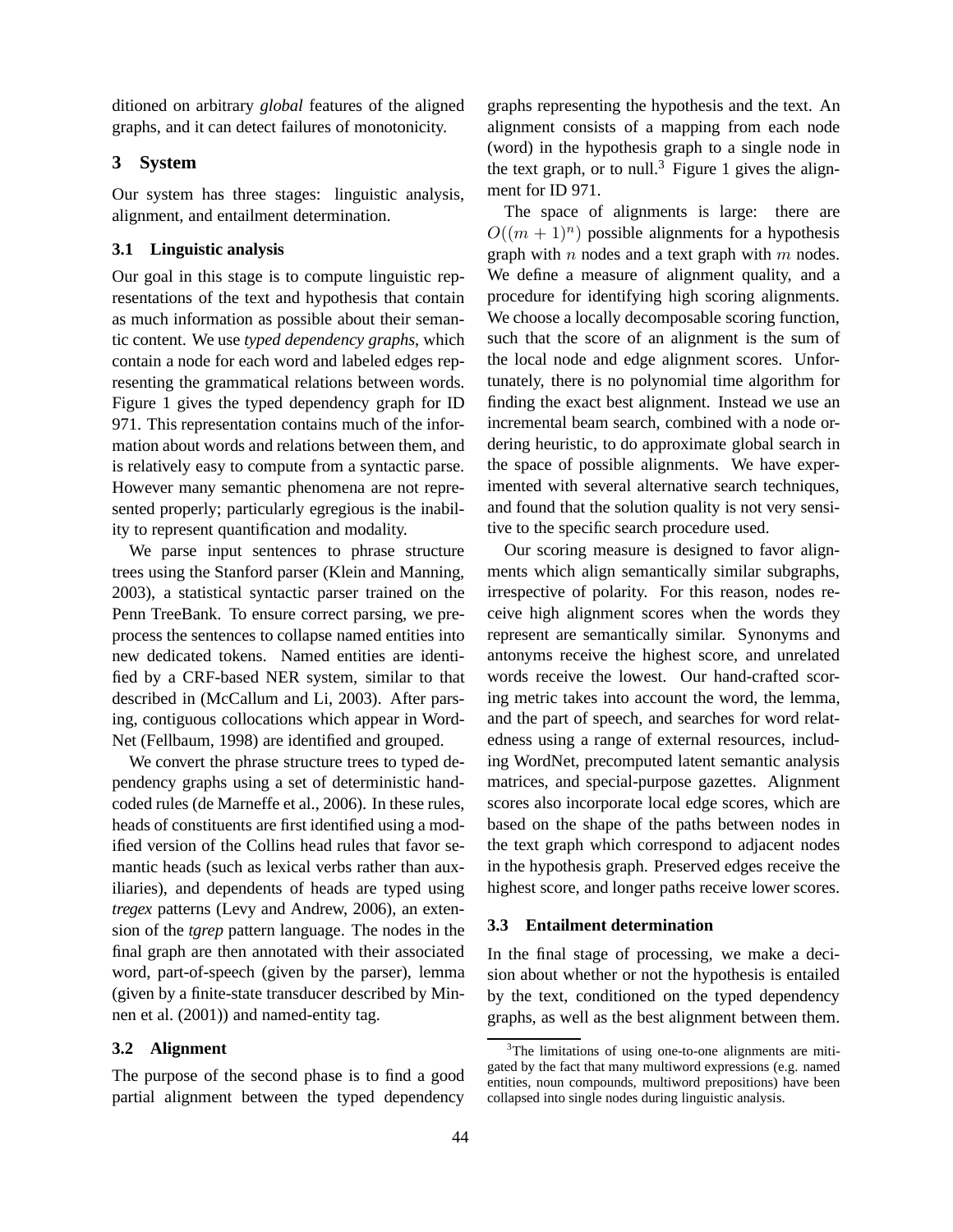

Figure 1: Problem representation for ID 971: typed dependency graph (hypothesis only), alignment, and entailment features.

Because we have a data set of examples that are labeled for entailment, we can use techniques from supervised machine learning to learn a classifier. We adopt the standard approach of defining a featural representation of the problem and then learning a linear decision boundary in the feature space. We focus here on the learning methodology; the next section covers the definition of the set of features.

Defined in this way, one can apply any statistical learning algorithm to this classification task, such as support vector machines, logistic regression, or naive Bayes. We used a logistic regression classifier with a Gaussian prior parameter for regularization. We also compare our learning results with those achieved by hand-setting the weight parameters for the classifier, effectively incorporating strong prior (human) knowledge into the choice of weights.

An advantage to the use of statistical classifiers is that they can be configured to output a probability distribution over possible answers rather than just the most likely answer. This allows us to get confidence estimates for computing a confidence weighted score (see section 5). A major concern in applying machine learning techniques to this classification problem is the relatively small size of the training set, which can lead to overfitting problems. We address this by keeping the feature dimensionality small, and using high regularization penalties in training.

### **4 Feature representation**

In the entailment determination phase, the entailment problem is reduced to a representation as a vector of 28 features, over which the statistical classifier described above operates. These features try to capture salient patterns of entailment and non-entailment, with particular attention to contexts which reverse or block monotonicity, such as negations and quantifiers. This section describes the most important groups of features.

**Polarity features.** These features capture the presence (or absence) of linguistic markers of negative polarity contexts in both the text and the hypothesis, such as simple negation (*not*), downward-monotone quantifiers (*no*, *few*), restricting prepositions (*without*, *except*) and superlatives (*tallest*).

**Adjunct features.** These indicate the dropping or adding of syntactic adjuncts when moving from the text to the hypothesis. For the common case of restrictive adjuncts, dropping an adjunct preserves truth (*Dogs barked loudly*  $\models$  *Dogs barked*), while adding an adjunct does not (*Dogs barked*  $\models$  *Dogs barked today*). However, in negative-polarity contexts (such as *No dogs barked*), this heuristic is reversed: adjuncts can safely be added, but not dropped. For example, in ID 59, the hypothesis aligns well with the text, but the addition of *in Iraq* indicates non-entailment.

We identify the "root nodes" of the problem: the root node of the hypothesis graph and the corresponding aligned node in the text graph. Using dependency information, we identify whether adjuncts have been added or dropped. We then determine the *polarity* (negative context, positive context or restrictor of a universal quantifier) of the two root nodes to generate features accordingly.

**Antonymy features.** Entailment problems might involve antonymy, as in ID 971. We check whether an aligned pairs of text/hypothesis words appear to be antonymous by consulting a pre-computed list of about 40,000 antonymous and other contrasting pairs derived from WordNet. For each antonymous pair, we generate one of three boolean features, indicating whether (i) the words appear in contexts of matching polarity, (ii) only the text word appears in a negative-polarity context, or (iii) only the hypothesis word does.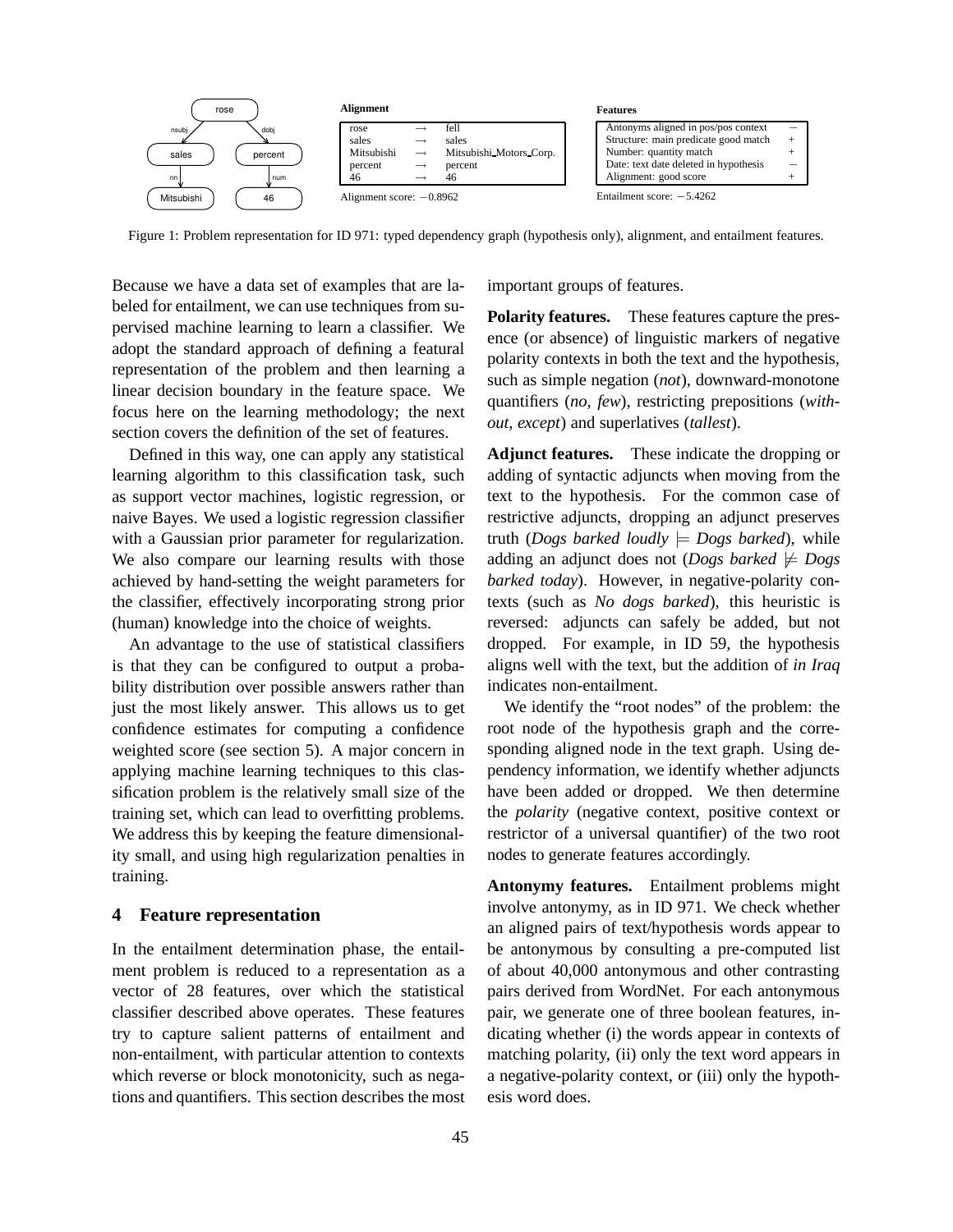**Modality features.** Modality features capture simple patterns of modal reasoning, as in ID 98, which illustrates the heuristic that possibility does not entail actuality. According to the occurrence (or not) of predefined modality markers, such as *must* or *maybe*, we map the text and the hypothesis to one of six modalities: *possible*, *not possible*, *actual*, *not actual*, *necessary*, and *not necessary*. The text/hypothesis modality pair is then mapped into one of the following entailment judgments: *yes*, *weak yes*, *don't know*, *weak no*, or *no*. For example:

(*not possible* |= *not actual*)? ⇒ *yes*  $(possible \models necessary)$ ?  $\Rightarrow$  *weak no* 

**Factivity features.** The context in which a verb phrase is embedded may carry semantic presuppositions giving rise to (non-)entailments such as *The gangster tried to escape*  $\not\models$  *The gangster escaped.* This pattern of entailment, like others, can be reversed by negative polarity markers (*The gangster managed to escape*  $=$  *The gangster escaped* while The gangster didn't manage to escape  $\not\models$  *The gangster escaped*). To capture these phenomena, we compiled small lists of "factive" and non-factive verbs, clustered according to the kinds of entailments they create. We then determine to which class the parent of the text aligned with the hypothesis root belongs to. If the parent is not in the list, we only check whether the embedding text is an affirmative context or a negative one.

**Quantifier features.** These features are designed to capture entailment relations among simple sentences involving quantification, such as *Every company must report*  $\vert$  *A company must report* (or *The company*, or *IBM*). No attempt is made to handle multiple quantifiers or scope ambiguities. Each quantifier found in an aligned pair of text/hypothesis words is mapped into one of five quantifier categories: *no*, *some*, *many*, *most*, and *all*. The *no* category is set apart, while an ordering over the other four categories is defined. The *some* category also includes definite and indefinite determiners and small cardinal numbers. A crude attempt is made to handle negation by interchanging *no* and *all* in the presence of negation. Features are generated given the categories of both hypothesis and text.

**Number, date, and time features.** These are designed to recognize (mis-)matches between numbers, dates, and times, as in IDs 1806 and 231. We do some normalization (e.g. of date representations) and have a limited ability to do fuzzy matching. In ID 1806, the mismatched years are correctly identified. Unfortunately, in ID 231 the significance of *over* is not grasped and a mismatch is reported.

**Alignment features.** Our feature representation includes three real-valued features intended to represent the quality of the alignment: *score* is the raw score returned from the alignment phase, while *goodscore* and *badscore* try to capture whether the alignment score is "good" or "bad" by computing the sigmoid function of the distance between the alignment score and hard-coded "good" and "bad" reference values.

# **5 Evaluation**

We present results based on the First PASCAL RTE Challenge, which used a development set containing 567 pairs and a test set containing 800 pairs. The data sets are balanced to contain equal numbers of *yes* and *no* answers. The RTE Challenge recommended two evaluation metrics: raw accuracy and confidence weighted score (CWS). The CWS is computed as follows: for each positive integer  $k$  up to the size of the test set, we compute accuracy over the  $k$  most confident predictions. The CWS is then the average, over  $k$ , of these partial accuracies. Like raw accuracy, it lies in the interval [0, 1], but it will exceed raw accuracy to the degree that predictions are well-calibrated.

Several characteristics of the RTE problems should be emphasized. Examples are derived from a broad variety of sources, including newswire; therefore systems must be domain-independent. The inferences required are, from a human perspective, fairly superficial: no long chains of reasoning are involved. However, there are "trick" questions expressly designed to foil simplistic techniques. The definition of entailment is informal and approximate: whether a competent speaker with basic knowledge of the world would typically infer the hypothesis from the text. Entailments will certainly depend on linguistic knowledge, and may also depend on world knowledge; however, the scope of required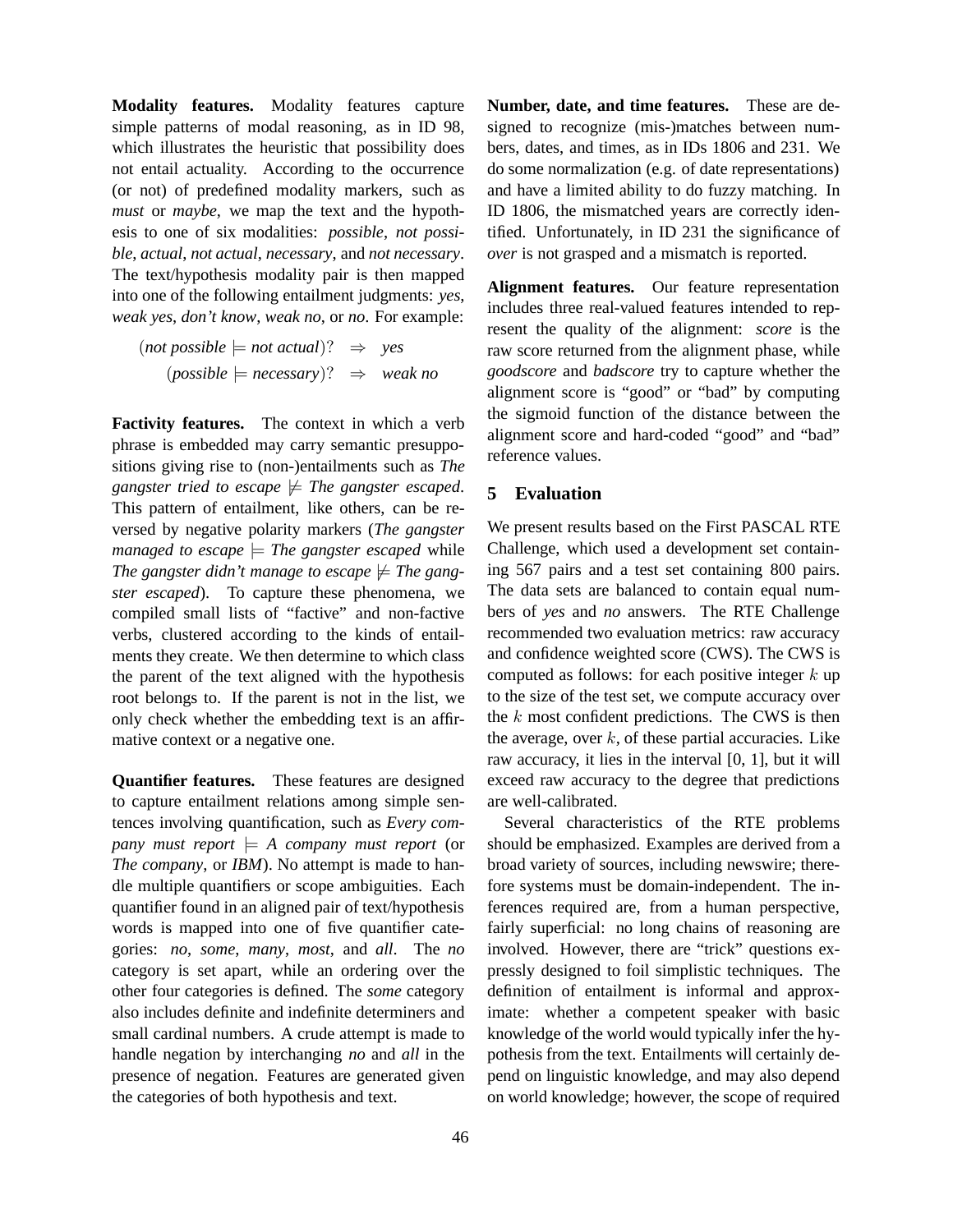| Algorithm          | <b>RTE1 Dev Set</b> |            | <b>RTE1 Test Set</b> |            |
|--------------------|---------------------|------------|----------------------|------------|
|                    | Acc                 | <b>CWS</b> | Acc                  | <b>CWS</b> |
| Random             | 50.0%               | 50.0%      | 50.0%                | 50.0%      |
| Jijkoun et al. 05  | 61.0%               | 64.9%      | 55.3%                | 55.9%      |
| Raina et al. 05    | 57.8%               | 66.1%      | 55.5%                | 63.8%      |
| Haghighi et al. 05 |                     |            | 56.8%                | 61.4%      |
| Bos & Markert 05   |                     |            | 57.7%                | 63.2%      |
| Alignment only     | 58.7%               | 59.1%      | 54.5%                | 59.7%      |
| Hand-tuned         | 60.3%               | 65.3%      | 59.1%                | 65.0%      |
| Learning           | 61.2%               | 74.4%      | 59.1%                | 63.9%      |

Table 2: Performance on the RTE development and test sets. CWS stands for confidence weighted score (see text).

world knowledge is left unspecified.<sup>4</sup>

Despite the informality of the problem definition, human judges exhibit very good agreement on the RTE task, with agreement rate of 91–96% (Dagan et al., 2005). In principle, then, the upper bound for machine performance is quite high. In practice, however, the RTE task is exceedingly difficult for computers. Participants in the first PASCAL RTE workshop reported accuracy from 49% to 59%, and CWS from 50.0% to 69.0% (Dagan et al., 2005).

Table 2 shows results for a range of systems and testing conditions. We report accuracy and CWS on each RTE data set. The baseline for all experiments is random guessing, which always attains 50% accuracy. We show comparable results from recent systems based on lexical similarity (Jijkoun and de Rijke, 2005), graph alignment (Haghighi et al., 2005), weighted abduction (Raina et al., 2005), and a mixed system including theorem proving (Bos and Markert, 2005).

We then show results for our system under several different training regimes. The row labeled "alignment only" describes experiments in which all features except the alignment score are turned off. We predict entailment just in case the alignment score exceeds a threshold which is optimized on development data. "Hand-tuning" describes experiments in which all features are on, but no training occurs; rather, weights are set by hand, according to human intuition. Finally, "learning" describes experiments in which all features are on, and feature weights are trained on the development data. The figures reported for development data performance therefore reflect overfitting; while such results are not a fair measure of overall performance, they can help us assess the adequacy of our feature set: if our features have failed to capture relevant aspects of the problem, we should expect poor performance even when overfitting. It is therefore encouraging to see CWS above 70%. Finally, the figures reported for test data performance are the fairest basis for comparison. These are significantly better than our results for alignment only (Fisher's exact test,  $p < 0.05$ ), indicating that we gain real value from our features. However, the gain over comparable results from other teams is not significant at the  $p < 0.05$  level.

A curious observation is that the results for handtuned weights are as good or better than results for learned weights. A possible explanation runs as follows. Most of the features represent high-level patterns which arise only occasionally. Because the training data contains only a few hundred examples, many features are active in just a handful of instances; their learned weights are therefore quite noisy. Indeed, a feature which is expected to favor entailment may even wind up with a negative weight: the modal feature *weak yes* is an example. As shown in table 3, the learned weight for this feature was strongly negative — but this resulted from a single training example in which the feature was active but the hypothesis was not entailed. In such cases, we shouldn't expect good generalization to test data, and human intuition about the "value" of specific features may be more reliable.

Table 3 shows the values learned for selected feature weights. As expected, the features *added adjunct in* all *context*, *modal yes*, and *text is factive* were all found to be strong indicators of entailment, while *date insert*, *date modifier insert*, *widening from text to hyp* all indicate lack of entailment. Interestingly, *text has neg marker* and *text & hyp diff polarity* were also found to disfavor entailment; while this outcome is sensible, it was not anticipated or designed.

### **6 Conclusion**

The best current approaches to the problem of textual inference work by aligning semantic graphs,

<sup>&</sup>lt;sup>4</sup>Each RTE problem is also tagged as belonging to one of seven *tasks*. Previous work (Raina et al., 2005) has shown that conditioning on task can significantly improve accuracy. In this work, however, we ignore the task variable, and none of the results shown in table 2 reflect optimization by task.